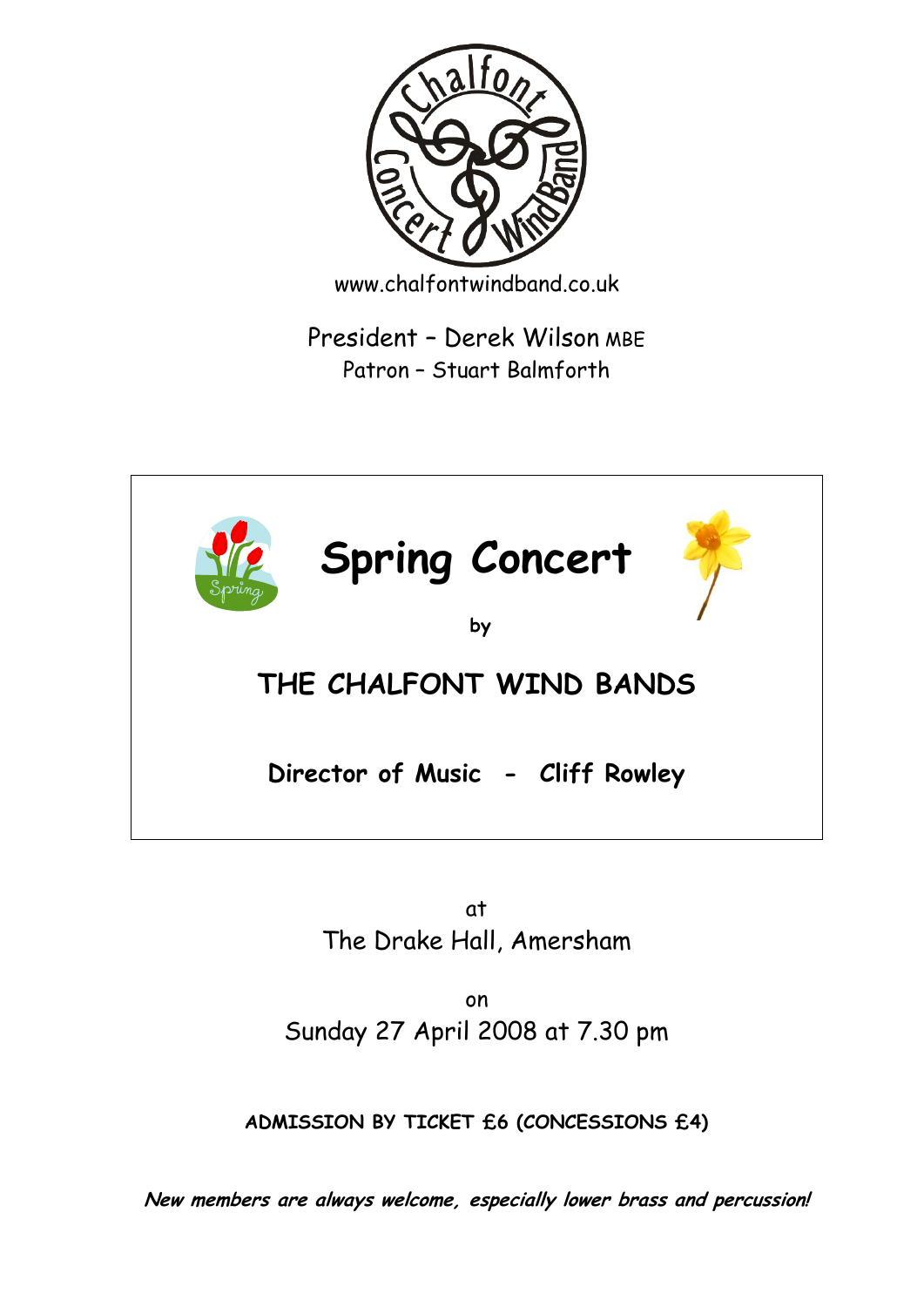## **THE CHALFONT CONCERT WIND BAND**

The Chalfont Concert Wind Band was founded in 1977. The Band's aim is to encourage the interest of musicians in making music together (young and old alike) and to give them plenty of experience of playing in public. To add variety, there are also instrumental ensembles associated with the Band. The Band is able to serve the local community by playing on suitable occasions, and raises considerable sums of money for charity.

Anyone playing a wind band instrument is welcome to join. The Concert Band requires Grade 5 standard and B Band requires no graded standard, but lots of enthusiasm! Both the Concert and B Band meet weekly for rehearsals on Monday evenings at Robertswood School, Chalfont St Peter, Bucks.

Rehearsal times are: 6.15 pm – 7.30 pm (B Band)

7.45 pm – 9.45 pm (Concert Band)

If you are interested in joining one of the Bands, please contact us for further information – or even come along on a Monday evening. We would love to see you.

#### **Contacts:**

Bryan Ogilvie (Chairman): 020 8998 7042 Cliff Rowley (Musical Director): 01494 531146 Website: www.chalfontwindband.co.uk email: enquiries@chalfontwindband.co.uk

### **CONCERT BAND MEMBERS**

| Piccolo:              | Kirsty Rowley                                                                                                                                      |
|-----------------------|----------------------------------------------------------------------------------------------------------------------------------------------------|
| Flute:                | Denise Ballheimer, Lucy Clayton, Andrea Coventry, Sonia Methven,                                                                                   |
|                       | Kirsty Rowley, Emma Thwaites                                                                                                                       |
| Oboe:                 | Kim Horgan                                                                                                                                         |
| Clarinet:             | Lou Browning, Gemma Bryson, Mary Cadman, Petra Cooper, Barbara Douglas,<br>David Hall, Bryan Ogilvie, Andrew Warren, Helen Warren, Catherine Young |
| Eb Clarinet           | Helen Warren                                                                                                                                       |
| <b>Bass Clarinet:</b> | Rosalind Aspinall                                                                                                                                  |
| Alto Sax:             | Sandra Dowler, Kathy Inker, Sara Paul                                                                                                              |
| Tenor Sax:            | George Taylor, Philip Wilson                                                                                                                       |
| <b>Baritone Sax:</b>  | Margaret Pianta                                                                                                                                    |
| French Horn:          | Kathryn Forsyth, Bob Paxman, Derek Wilson                                                                                                          |
| Trumpet:              | David Adamson, Gerard Farrell                                                                                                                      |
| Trombone:             | Sue Bogle, Steve Clark, Helen Farrington                                                                                                           |
| Euphonium:            | Anna White                                                                                                                                         |
| Tuba:                 | Paul Austin                                                                                                                                        |
| <b>Bass Guitar:</b>   | Andrew Osborne                                                                                                                                     |
| Percussion:           | Barry Kirton, Ewan Newton                                                                                                                          |
|                       | <b>B BAND MEMBERS</b>                                                                                                                              |
| Piccolo:              | Kirsty Rowley                                                                                                                                      |
| Flute:                | Denise Ballheimer, Rebecca Barnard, Jane Cobley, Jessica Curson, Alexia Dodd,                                                                      |
|                       | Laura Kolka, Kirsty Rowley, Emma Thwaites                                                                                                          |
| Oboe                  | Laura Coventry                                                                                                                                     |
| Clarinet:             | Sue Barnard, Laurence Hodgson, Daniel Thwaites                                                                                                     |
| Alto Sax:             | Harry Colman, Ken Darvill, Katie Fenton, Cameron Hunter, Rosie Wright                                                                              |
| Tenor Sax:            | Martin Richardson                                                                                                                                  |
| French Horn           | Matthew Adamson                                                                                                                                    |
| Trumnet:              | Thomas Adamson, Andrew Forsyth, Christopher Poole                                                                                                  |

| PICCOIO:            | KILSTY ROWIEY                                                                 |
|---------------------|-------------------------------------------------------------------------------|
| Flute:              | Denise Ballheimer, Rebecca Barnard, Jane Cobley, Jessica Curson, Alexia Dodd, |
|                     | Laura Kolka, Kirsty Rowley, Emma Thwaites                                     |
| Oboe                | Laura Coventry                                                                |
| Clarinet:           | Sue Barnard, Laurence Hodgson, Daniel Thwaites                                |
| Alto Sax:           | Harry Colman, Ken Darvill, Katie Fenton, Cameron Hunter, Rosie Wright         |
| Tenor Sax:          | Martin Richardson                                                             |
| French Horn         | Matthew Adamson                                                               |
| Trumpet:            | Thomas Adamson, Andrew Forsyth, Christopher Poole                             |
| Trombone:           | David Forsyth, Alex Kelly                                                     |
| Euphonium:          | Lucy Clayton                                                                  |
| <b>Bass Guitar:</b> | Andrew Osborne                                                                |
| Piano:              | Mary Cadman                                                                   |
| <b>Percussion:</b>  | Ben Kolka                                                                     |
|                     |                                                                               |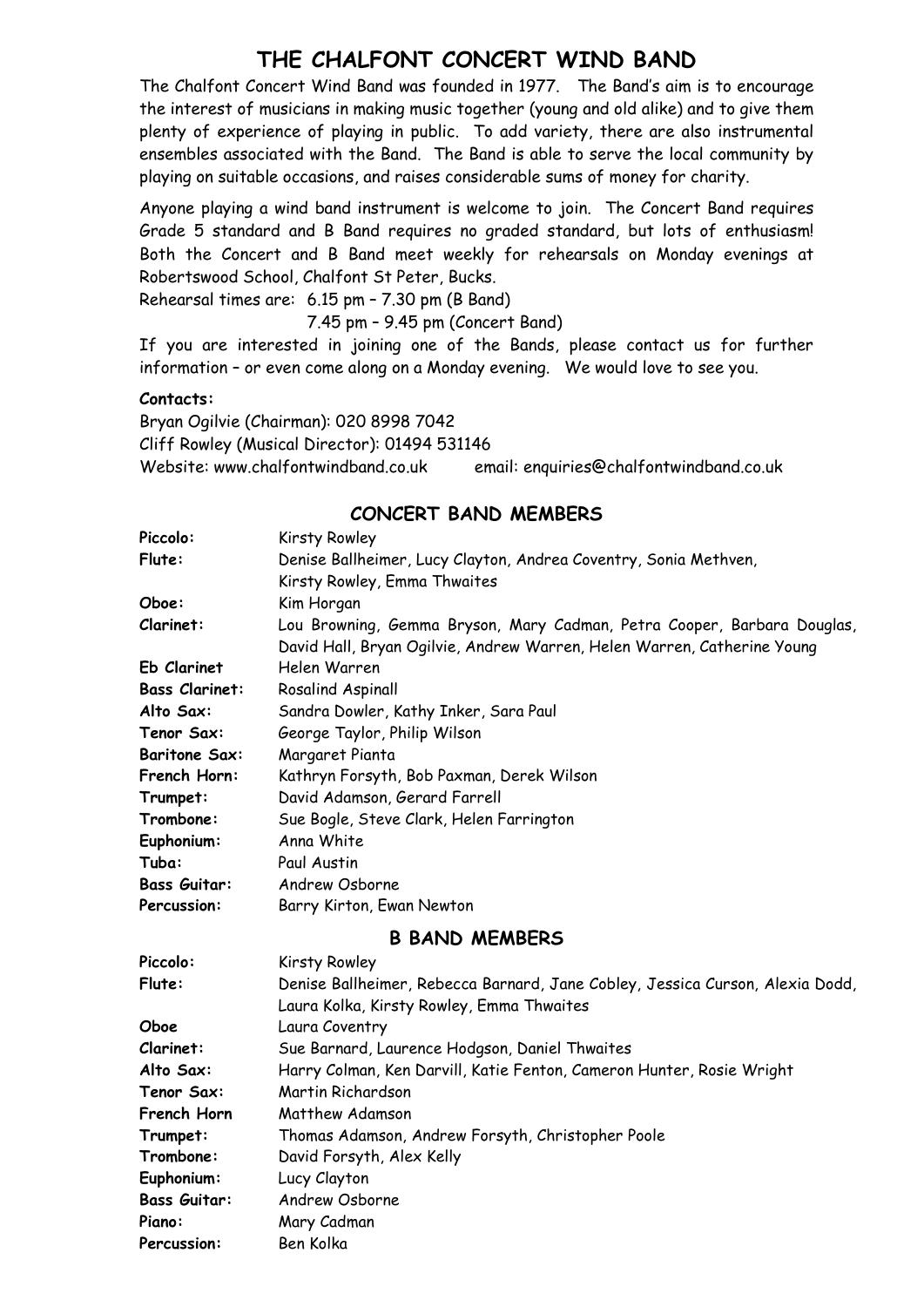## **CONCERT BAND Conductor: Cliff Rowley**

**The National Anthem**

**March: Punchinello** William Rimmer arr Geoffrey Brand **Big Bands in Concert** arr Bob Lowden **Clarinet Quartet:** 1<sup>st</sup> Movement Quartetto Op.2 No.1 in Eb Bernhard Crusell arr Bela Kovacs Soloists: Bryan Ogilvie, Petra Cooper, Mary Cadman & Rosalind Aspinall **Somewhere in Time** John Barry arr Calvin Custer **Toccata in D minor** JS Bach arr Farr & Lamb **Jupiter - Bringer of Jollity 'The Planets' Gustav Holst** 

### **Conductor: Derek Wilson**

**Overture: Jubiloso** Frank Frickson

trans. James Curnow

# **INTERVAL**

**(20 minutes)** Refreshments will be served in an adjoining Room (a donation will be requested)